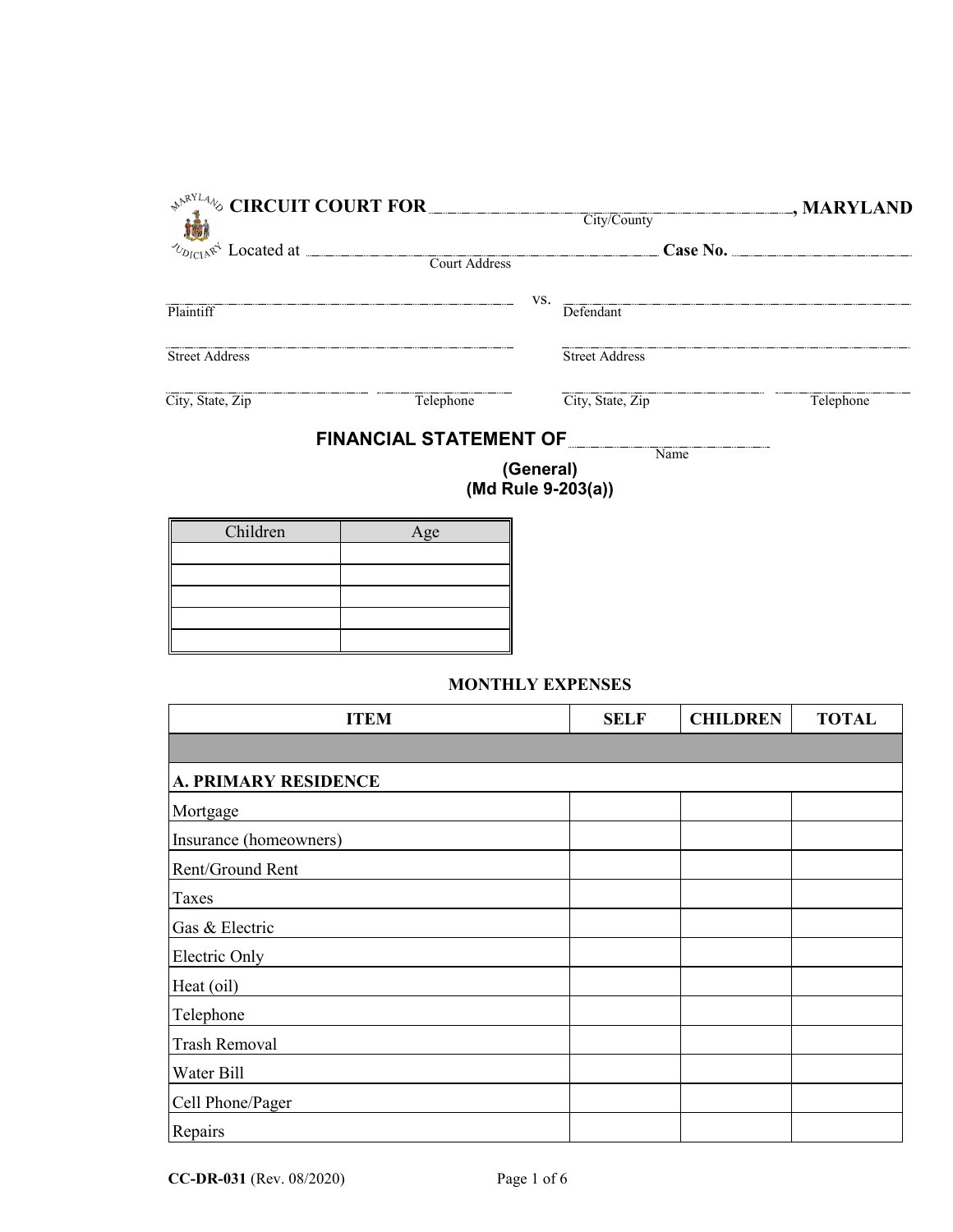| Lawn & Yard Care (snow removal)                            |  |  |
|------------------------------------------------------------|--|--|
| Replacement Furnishings/Appliances                         |  |  |
| Condominium Fee (not included elsewhere)                   |  |  |
| Painting/Wallpapering                                      |  |  |
| <b>Carpet Cleaning</b>                                     |  |  |
| Domestic Assistance/Housekeeper                            |  |  |
| Pool                                                       |  |  |
| Other:                                                     |  |  |
| <b>SUB TOTAL</b>                                           |  |  |
|                                                            |  |  |
| <b>B. SECONDARY RESIDENCE</b><br>(i.e. Summer Home/Rental) |  |  |
| Mortgage                                                   |  |  |
| Insurance (homeowners)                                     |  |  |
| Rent/Ground Rent                                           |  |  |
| Taxes                                                      |  |  |
| Gas & Electric                                             |  |  |
| Electric Only                                              |  |  |
| Heat (oil)                                                 |  |  |
| Telephone                                                  |  |  |
| <b>Trash Removal</b>                                       |  |  |
| Water Bill                                                 |  |  |
| Cell Phone/Pager                                           |  |  |
| Repairs                                                    |  |  |
| Lawn & Yard Care (snow removal)                            |  |  |
| Replacement Furnishings/Appliances                         |  |  |
| Condominium Fee (not included elsewhere)                   |  |  |
| Painting/Wallpapering                                      |  |  |
| <b>Carpet Cleaning</b>                                     |  |  |
| Domestic Assistance/Housekeeper                            |  |  |
| Pool                                                       |  |  |
| Other:                                                     |  |  |
| <b>SUB TOTAL</b>                                           |  |  |
|                                                            |  |  |
| C. OTHER HOUSEHOLD NECESSITIES                             |  |  |
| Food                                                       |  |  |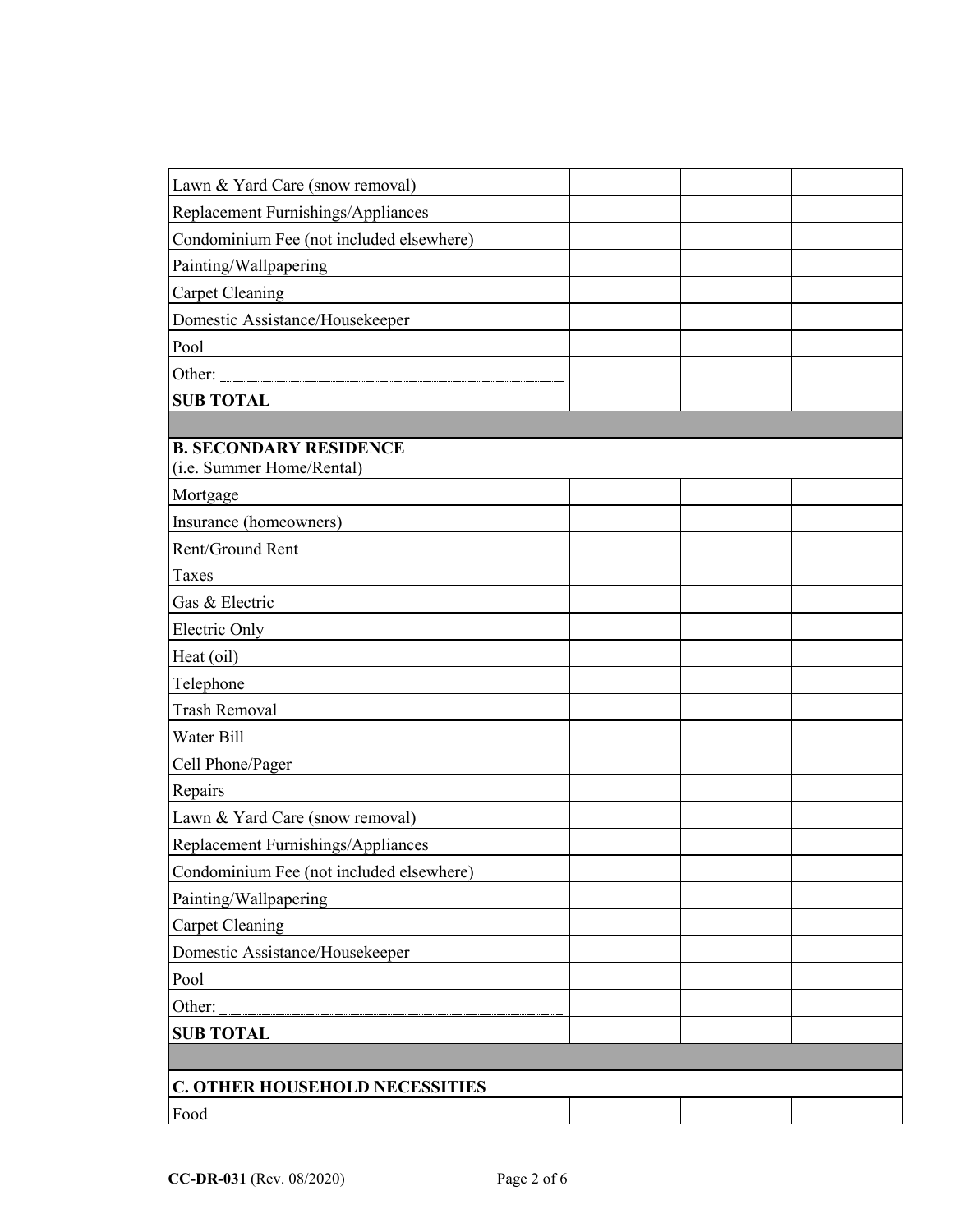| Drug Store Items                                                           |  |  |
|----------------------------------------------------------------------------|--|--|
| Household Supplies                                                         |  |  |
| Other:                                                                     |  |  |
| <b>SUB TOTAL</b>                                                           |  |  |
|                                                                            |  |  |
| <b>D. MEDICAL/DENTAL</b>                                                   |  |  |
| Health Insurance                                                           |  |  |
| Therapist/Counselor                                                        |  |  |
| <b>Extraordinary Medical</b>                                               |  |  |
| Dental/Orthodontia                                                         |  |  |
| Ophthalmologist/Glasses                                                    |  |  |
| Other:                                                                     |  |  |
| <b>SUB TOTAL</b>                                                           |  |  |
|                                                                            |  |  |
| <b>E. SCHOOL EXPENSES</b>                                                  |  |  |
| Tuition/Books                                                              |  |  |
| School lunch                                                               |  |  |
| Extracurricular activities                                                 |  |  |
| Clothing/Uniforms                                                          |  |  |
| Room & Board                                                               |  |  |
| Daycare/Nursery School                                                     |  |  |
| Other:                                                                     |  |  |
| <b>SUB TOTAL</b>                                                           |  |  |
|                                                                            |  |  |
| <b>F. RECREATION &amp; ENTERTAINMENT</b>                                   |  |  |
| Vacations                                                                  |  |  |
| Videos/Theater                                                             |  |  |
| Dining Out                                                                 |  |  |
| Cable TV/Internet                                                          |  |  |
| Allowance                                                                  |  |  |
| Camp                                                                       |  |  |
| Memberships                                                                |  |  |
| Dance/Music Lessons etc.                                                   |  |  |
| Horseback Riding                                                           |  |  |
| Other:                                                                     |  |  |
| <b>SUB TOTAL</b><br>$\sqrt{D}$<br>0.00000<br>$\mathbf{D}$<br>$\gamma$<br>c |  |  |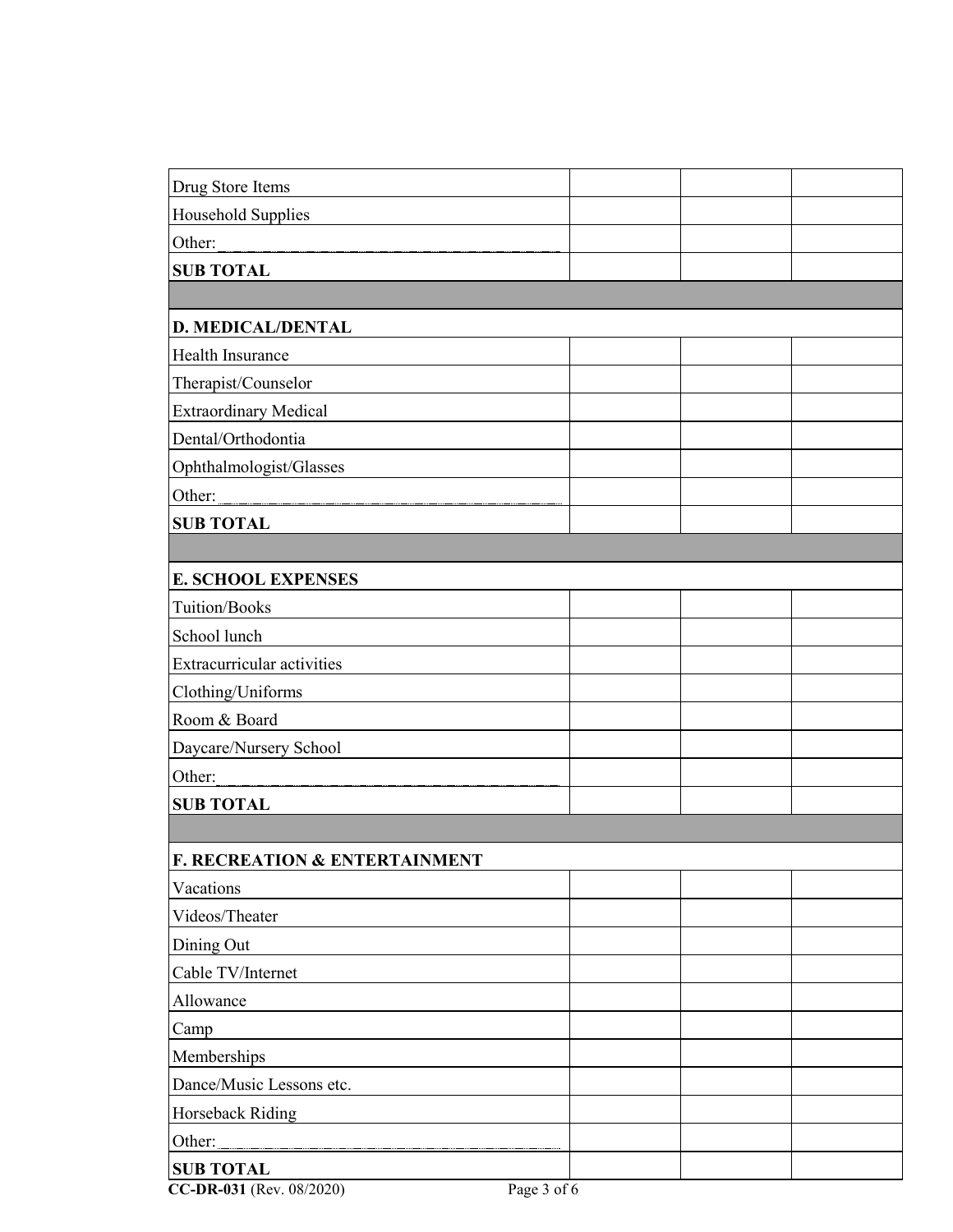| <b>G. TRANSPORTATION EXPENSE</b> |  |  |
|----------------------------------|--|--|
| Automobile Payment               |  |  |
| Automobile Repairs               |  |  |
| Maintenance/Tags/Tires/etc.      |  |  |
| Oil/Gas                          |  |  |
| Automobile Insurance             |  |  |
| <b>Parking Fees</b>              |  |  |
| Bus/Taxi                         |  |  |
| Other:                           |  |  |
| <b>SUB TOTAL</b>                 |  |  |
|                                  |  |  |
| H. GIFTS                         |  |  |
| Holiday Gifts                    |  |  |
| <b>Birthdays</b>                 |  |  |
| Gifts to Others                  |  |  |
| Charities                        |  |  |
| <b>SUB TOTAL</b>                 |  |  |
|                                  |  |  |
| <b>I. CLOTHING</b>               |  |  |
| Purchasing                       |  |  |
| Laundry                          |  |  |
| Alterations/Dry Cleaning         |  |  |
| Other:                           |  |  |
| <b>SUB TOTAL</b>                 |  |  |
|                                  |  |  |
| <b>J. INCIDENTALS</b>            |  |  |
| Books & Magazines                |  |  |
| Newspapers                       |  |  |
| Stamps/Stationery                |  |  |
| <b>Banking Expense</b>           |  |  |
| Other:                           |  |  |
| <b>SUB TOTAL</b>                 |  |  |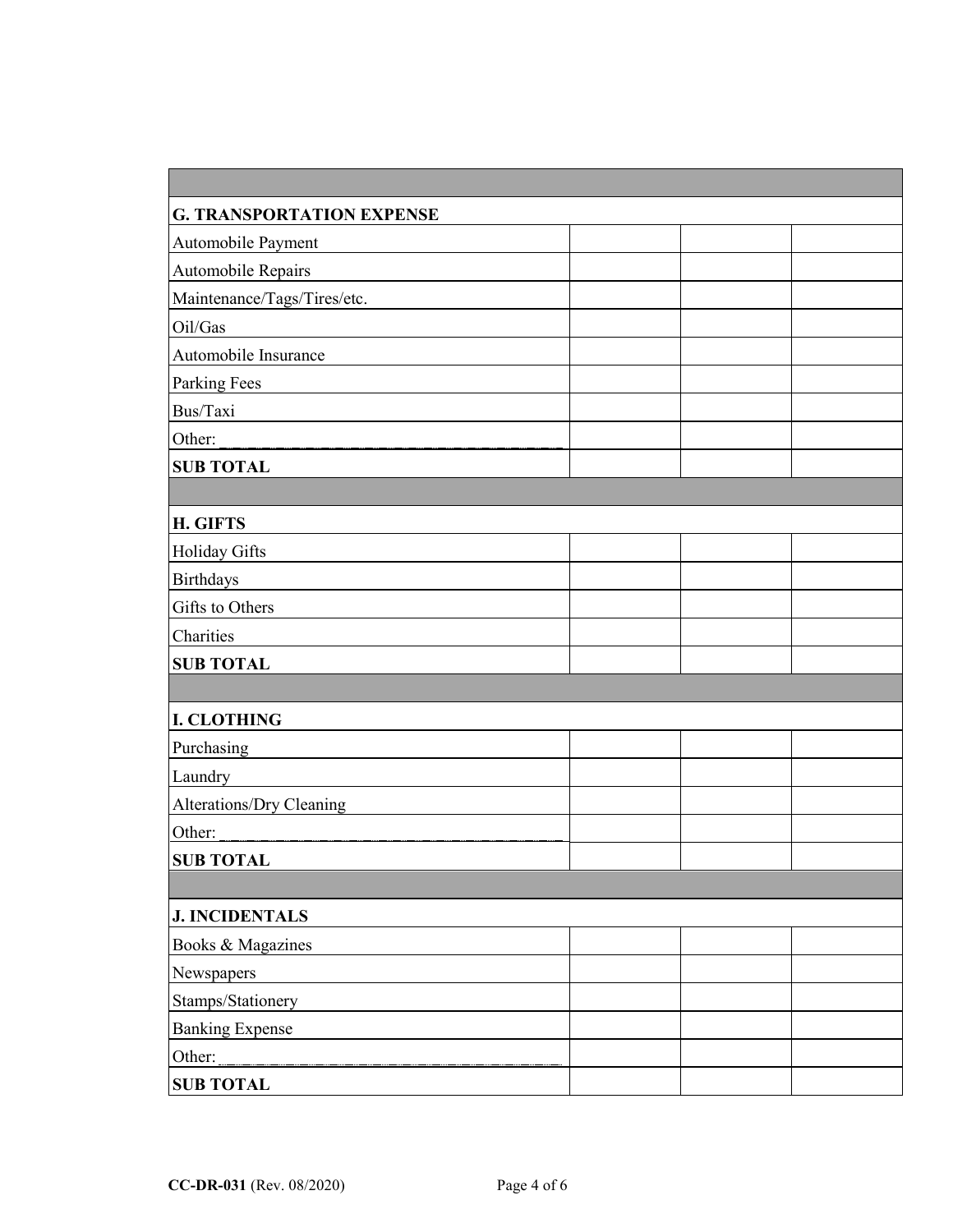| K. MISCELLANEOUS/OTHER                        |  |  |  |  |
|-----------------------------------------------|--|--|--|--|
| Alimony/Child Support (from a previous Order) |  |  |  |  |
| Religious Contributions                       |  |  |  |  |
| Hairdresser/Haircuts                          |  |  |  |  |
| Manicure/Pedicure                             |  |  |  |  |
| Pets/Boarding                                 |  |  |  |  |
| Life Insurance                                |  |  |  |  |
|                                               |  |  |  |  |
| <b>SUB TOTAL</b>                              |  |  |  |  |
|                                               |  |  |  |  |
| <b>TOTAL MONTHLY EXPENSES:</b>                |  |  |  |  |

Number of Dependent Children, including children who have not attained the age of 19 years, are not married or self-supporting, and are enrolled in secondary school:

## **INCOME STATEMENT**

| <b>GROSS MONTHLY WAGES:</b>            |  |
|----------------------------------------|--|
| <b>Deductions:</b>                     |  |
| Federal                                |  |
| <b>State</b>                           |  |
| Medicare                               |  |
| F.I.C.A.                               |  |
| Retirement                             |  |
| <b>Total Deductions:</b>               |  |
| <b>NET INCOME FROM WAGES:</b>          |  |
| <b>OTHER GROSS INCOME:</b>             |  |
| (alimony, part-time job, rentals etc.) |  |
| <b>Deductions:</b>                     |  |
| a.                                     |  |
| b.                                     |  |
| c.                                     |  |
| Total deductions from Other income:    |  |
| <b>NET OTHER INCOME</b>                |  |
| <b>TOTAL MONTHLY INCOME</b>            |  |